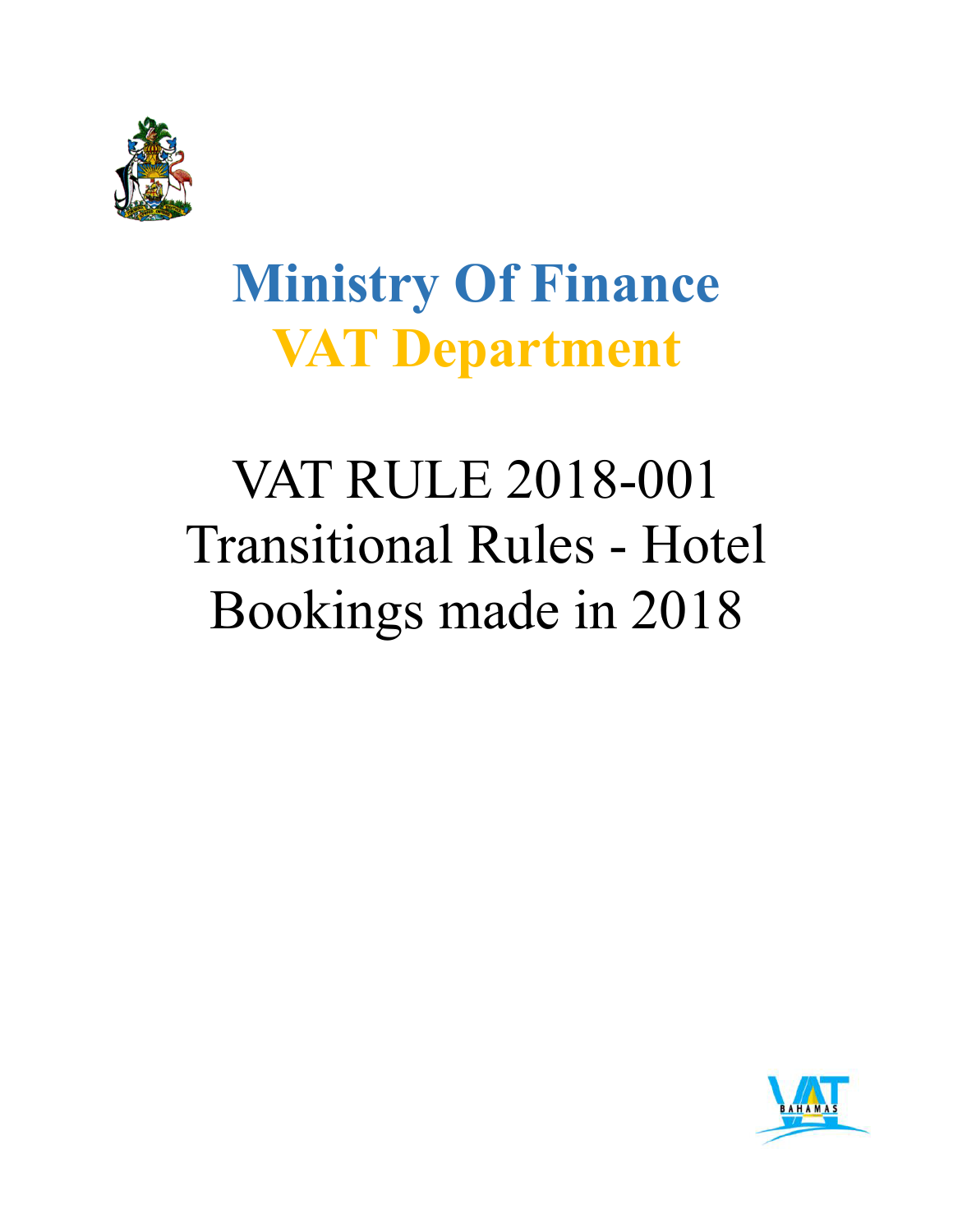## **VAT RULE**

## **2018-001 - Transitional Rules - Hotel Bookings made in 2018**

#### **A. Authority**

This Rule is made under section 17 of the Value Added Tax Act, 2014.

#### **B. Legislation**

All legislative references are to the Value Added Tax Act, 2014 and/or the Value Added Tax Regulations 2014, unless otherwise stated.

#### **C. This Rule applies in respect of:**

Section 6 Rates Of Tax

#### **D. Application of Rule**

The purpose of this rule is to provide clarification on the transitional arrangements as it relates to hotel bookings. The Rule applies to the following situations**:-** 

- i. Treatment of hotel stays commencing before 30<sup>th</sup> June 2018, and concluding on or after the  $1<sup>st</sup>$  July 2018.
- ii. The time of supply as it relates to the application of Value Added Tax for transactions concluded before July 31<sup>st</sup>, 2018 for which the service is rendered at any time on or after September 30<sup>th</sup>, 2019.
- iii. Treatment of hotel bookings made before September 30<sup>th</sup>, 2018 where the service is provided on or after July 1st, 2018 but no later than June  $30<sup>th</sup>$ , 2019.
- iv. Where deposits have been made towards securing the accommodation.

#### **E. Comptroller's Rule**

1. Hotels may treat as standard rated at the retiring standard rate of 7.5% any secured booking received for rooms, facilities or package deal arrangements and for which a payment in part or whole, has been received before September 30<sup>th</sup> 2018, where the services are used on or after July  $1<sup>st</sup> 2018$  but no later than September 30<sup>th</sup>, 2019. These will remain subject to VAT at the retiring standard rate of 7.5%. Bookings that qualify for this treatment must be notified to the VAT Department by October 31<sup>st</sup>, 2018. Notification